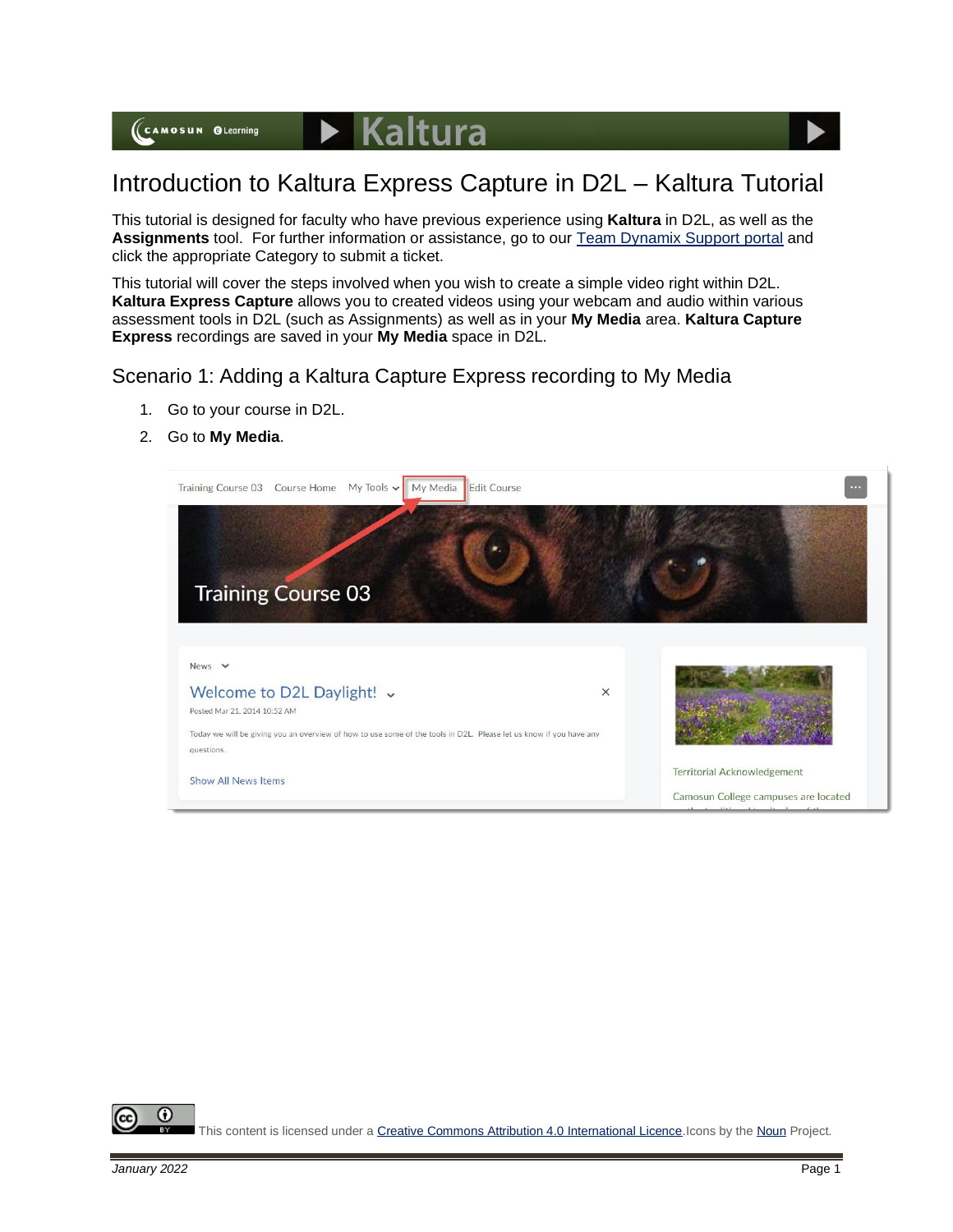3. Click **Add New** and select **Express Capture**.

| Course Home My Tools v Edit Course Accessibility Report<br>My Media                          |                                                                                               |
|----------------------------------------------------------------------------------------------|-----------------------------------------------------------------------------------------------|
| <b>My Media</b><br>+ Captions Requests<br>ø                                                  |                                                                                               |
| $\odot$<br>Search My Media<br>Q                                                              |                                                                                               |
| Filters ><br>Search In: All Fields v Sort By: Creation Date - Descending v<br>--<br>┈<br>⊓   | Add New Y<br>ACTIONS V<br>田.<br>dia Upload<br><b>Express Capture</b>                          |
| $\Box$<br>CAMOSUN<br><b>O</b> Leersing                                                       | <b>品 YouTube</b><br>Lh<br>亩<br>$\mathcal{A}^{\mathcal{B}}$<br>● Kaltura Capture<br>Video Quiz |
| A Camosun eLearning video<br>Private<br>02:05<br>$\bullet$ 0<br>Owner . on January 6th, 2022 |                                                                                               |

4. You will see your webcam video appear with a red round record button at the bottom centre. Click the **Settings** icon at the top right of the video to change your camera and/or microphone settings. Click the record button to begin recording your video.

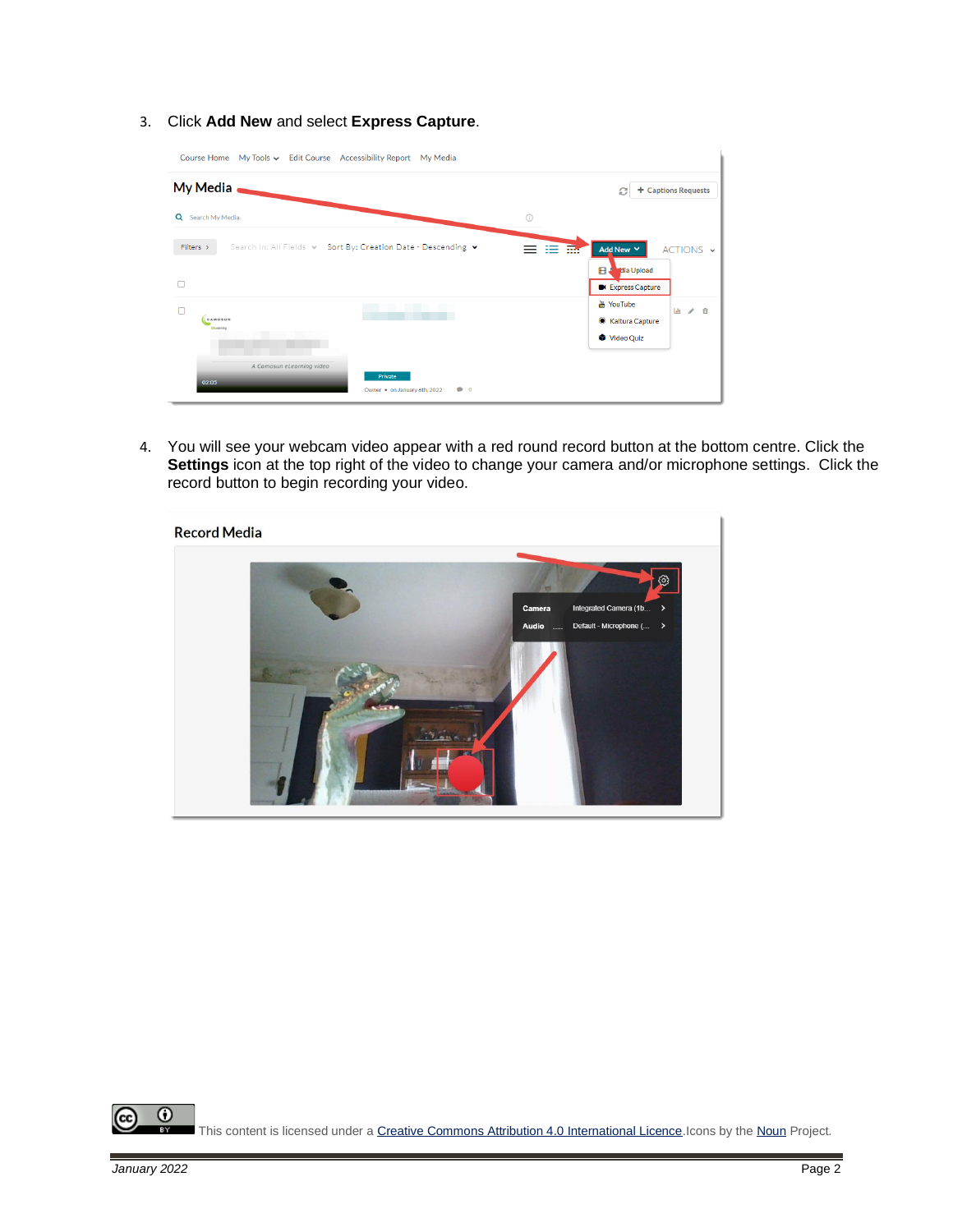5. After the countdown (from 3) ends, start talking (note that it's good to have a script or very clear idea of what you want to say to avoid having to re-take or edit your video(s) later. Click the **Stop** button to end the recording.



6. Click the **Play** icon to play the video. Click **Record Again** to re-record your video. Click **Download a Copy** to download the video to your device. Click **Use This** to save the video to **My Media**.

![](_page_2_Figure_3.jpeg)

7. Once the video is saved to **My Media** you can change the **Name**, add a **Description**, etc. See the Tutorial [Uploading Media to My Media](https://elearningtutorialscamosun.opened.ca/wp-content/uploads/sites/1304/2021/12/UploadingVideoToKalturaMyMedia-D2L-Dec2021.pdf) (page 4) for more information.

This content is licensed under [a Creative Commons Attribution 4.0 International Licence.I](https://creativecommons.org/licenses/by/4.0/)cons by th[e Noun](https://creativecommons.org/website-icons/) Project.

 $\odot$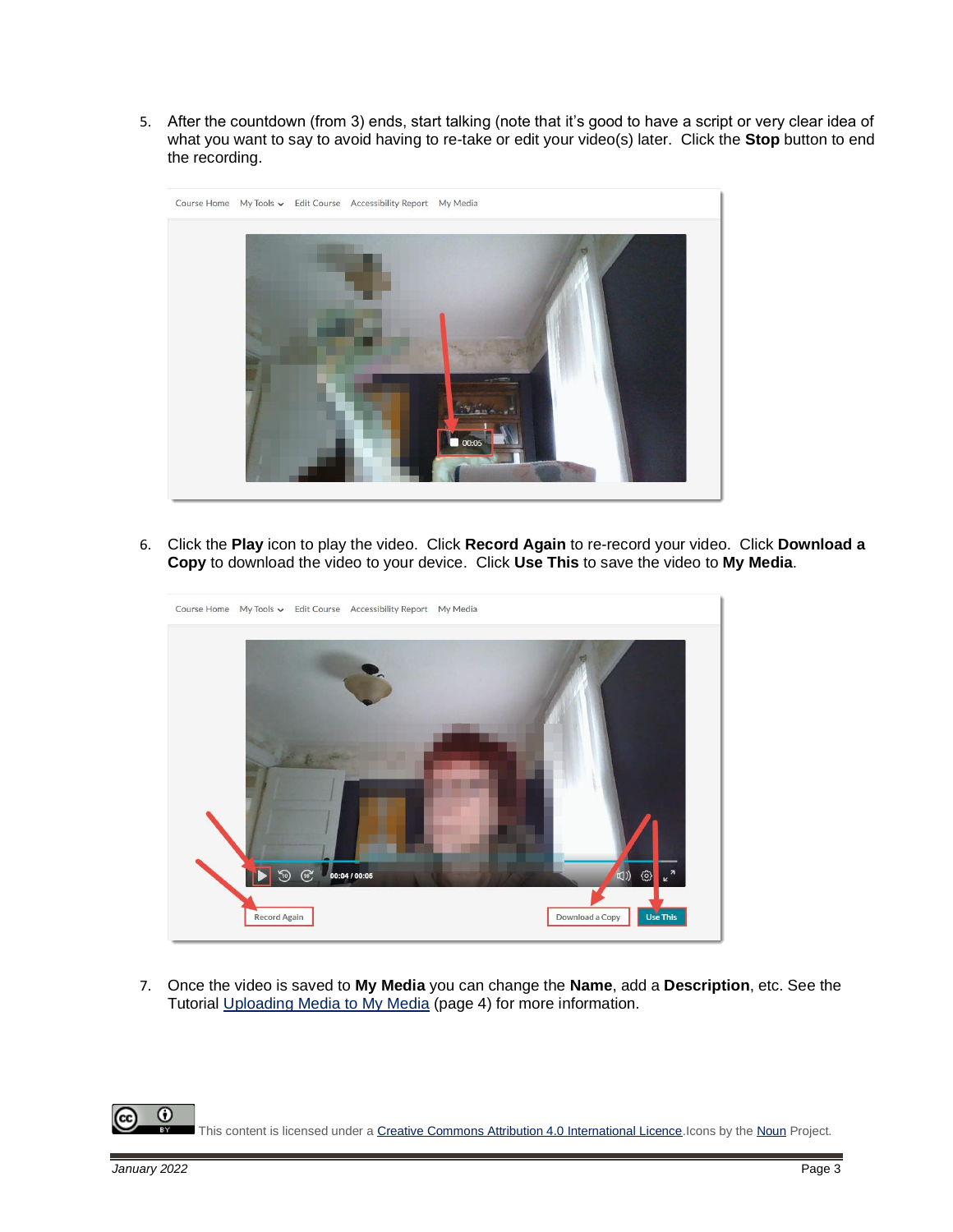Scenario 2: Adding a Kaltura Capture Express recording as feedback to an Assignment submission

- 1. Go to your course in D2L. Go to **Assignments** (through the link on your Navbar, or in your **My Tools** drop-down menu, or in a draft Topic in the Content tool).
- 2. Go to the Submissions area for an assignment and go to a specific assignment submission.
- 3. In the **Overall Feedback** box, click the **Plus** drop-down menu and select **Insert Stuff**.

![](_page_3_Picture_4.jpeg)

4. In the **Insert Stuff** pop-up box, click **Add from My Media**.

| Shar d Files                               |  |
|--------------------------------------------|--|
| ePor folio                                 |  |
| Add ideo Note<br><b>City</b>               |  |
| Vided Note Search<br>П                     |  |
| YouTu be<br>$\bullet$                      |  |
| Flickr<br>$\bullet\bullet$                 |  |
| Insert Link<br>$\mathcal{C}^{\mathcal{O}}$ |  |
| Enter imbed Code<br>⊕                      |  |
| Add from My Media                          |  |
| Add from My Media                          |  |

This content is licensed under [a Creative Commons Attribution 4.0 International Licence.I](https://creativecommons.org/licenses/by/4.0/)cons by th[e Noun](https://creativecommons.org/website-icons/) Project.

 $\odot$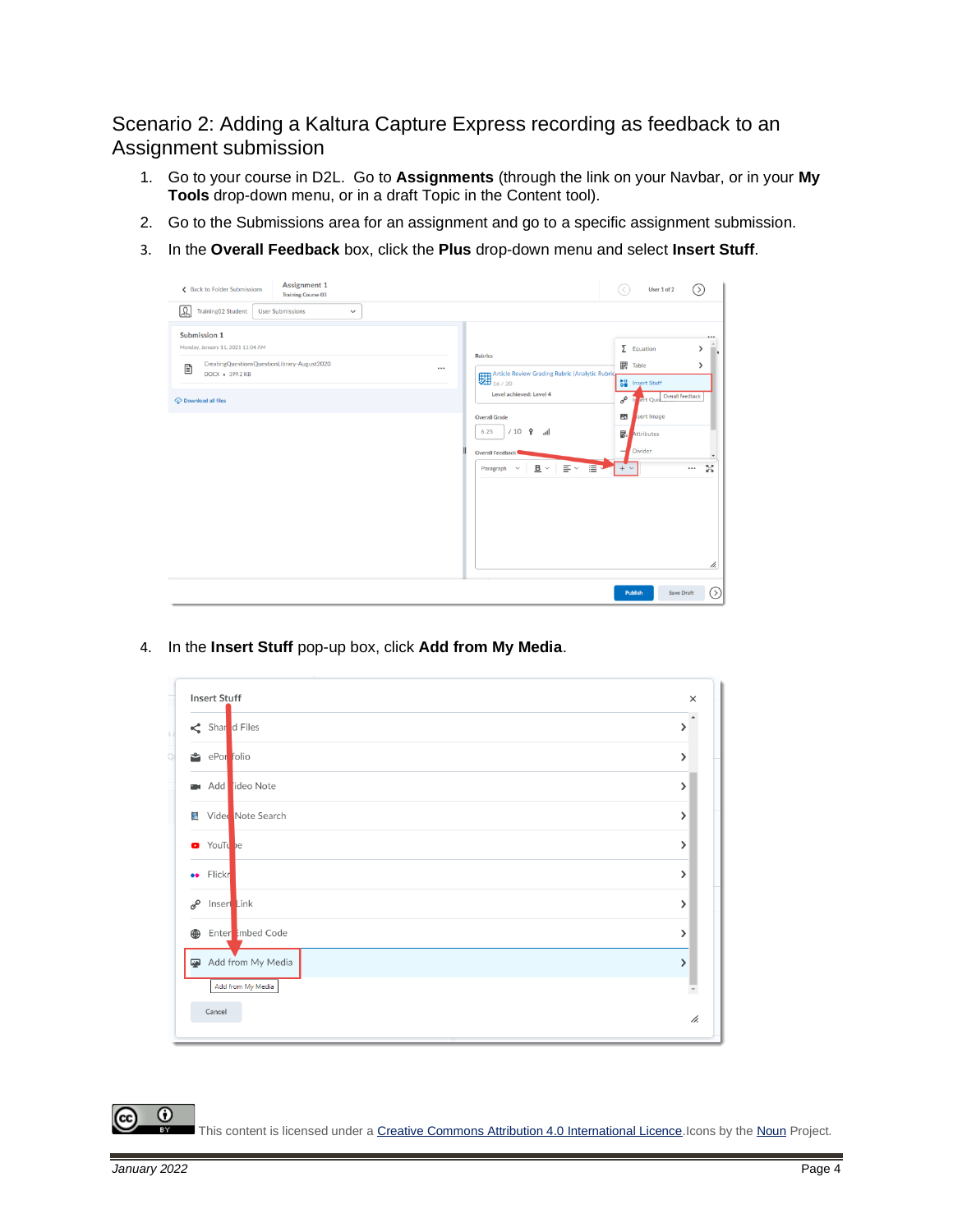- Insert Stuff  $\times$ Add from My Media My Media Media Galleries V Media Gallery Playlists  $\tilde{c}$ + Add New Sort by Most Recent v **Ell** Media Upload Q Search Media Filters **Express Canture** 用 ELD video 1 Bob edit ₩ YouTube **CAMOSUN** Video Quiz  $\bullet$ Cancel Back
- 5. Click **Add New** and select **Express Capture**.

- 6. As per step 4 in the previous scenario, you will see your webcam video appear with a record button at the bottom centre. Click the **Settings** icon at the top right of the video to change your camera and/or microphone settings. Click the **Record** button.
- 7. As per step 5 in the previous scenario, after the countdown (from 3) ends, start talking (note that it's good to have a script or very clear idea of what you want to say to avoid having to re-take or edit your video(s) later. Click the **Stop** button to end the recording.
- 8. Click the **Start Over** icon in the centre of the video to play the video. Click **Record Again** to re-record your video. Click **Download a Copy** to download the video to your device. Click **Use This** to save the video to **My Media.**
- 9. Click **Save and Embed**.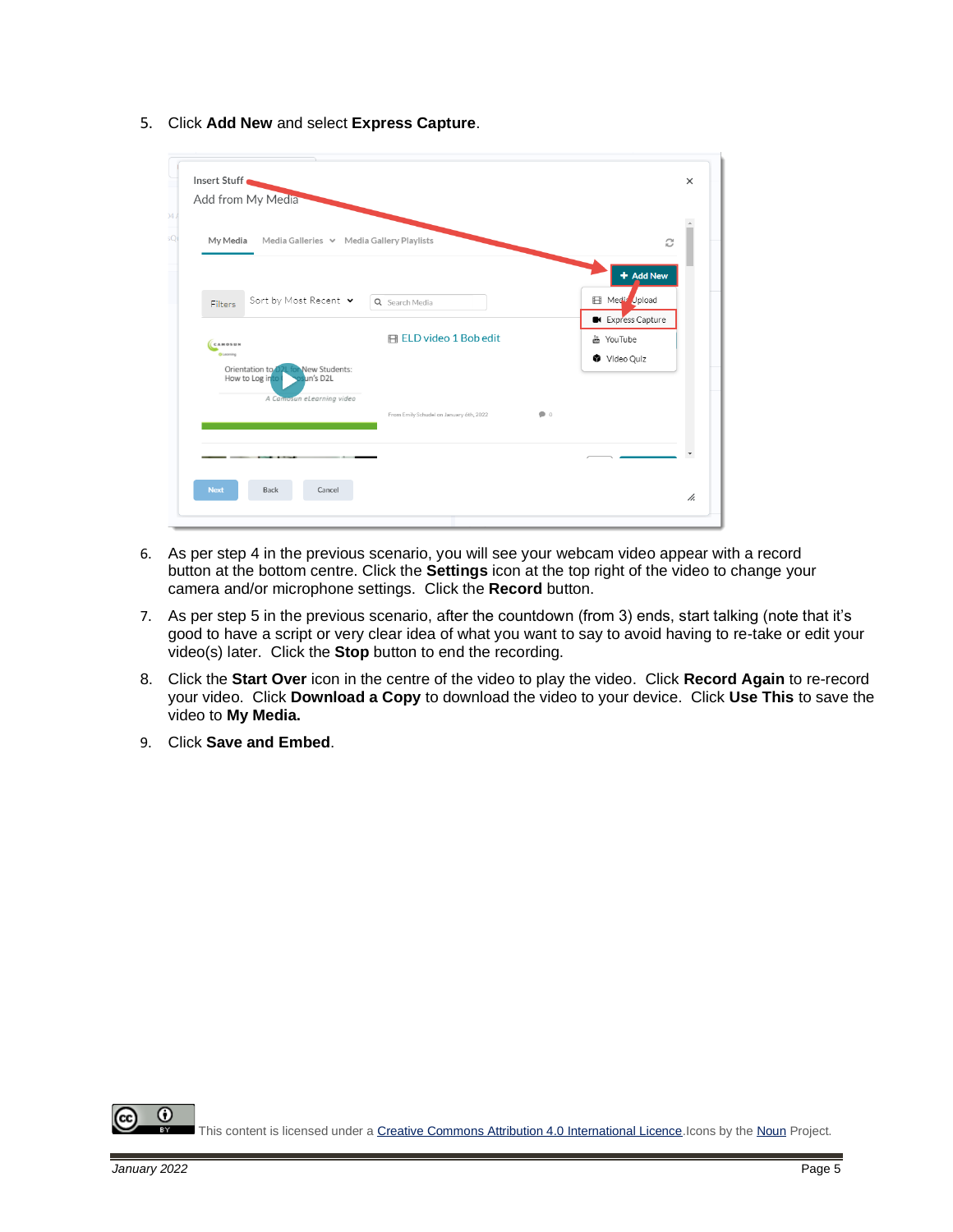| <b>Insert Stuff</b>            |                                                                                   | $\times$ |
|--------------------------------|-----------------------------------------------------------------------------------|----------|
| Add from My Media              |                                                                                   |          |
|                                |                                                                                   |          |
| <b>Back</b>                    | Save and Embed<br>$\Phi$                                                          |          |
| <b>Record Media</b>            |                                                                                   |          |
|                                |                                                                                   |          |
|                                |                                                                                   |          |
|                                | Upload Completed! Complete the required information for the uploaded media below. |          |
|                                |                                                                                   |          |
| Please fill out these details: |                                                                                   |          |
| Name:<br>(Required)            | Video Recording - Tue Jan 18 2022 15:32:37 GMT-0800 (Pacific Standard Time)       |          |
|                                |                                                                                   |          |
| Description:                   | Black Y<br><b>Bold</b><br><b>Italic</b><br>Underline                              |          |
|                                | $\mathcal{C}_{\mathcal{O}}$<br>這<br>挂<br>彊<br>彊<br>$\boxed{2}$                    |          |
|                                | Enter Description                                                                 |          |
|                                |                                                                                   |          |
|                                |                                                                                   |          |
| <b>Next</b><br>Back            | Cancel                                                                            | h.       |

 $\frac{1}{\sqrt{2}}$  $\circledcirc$